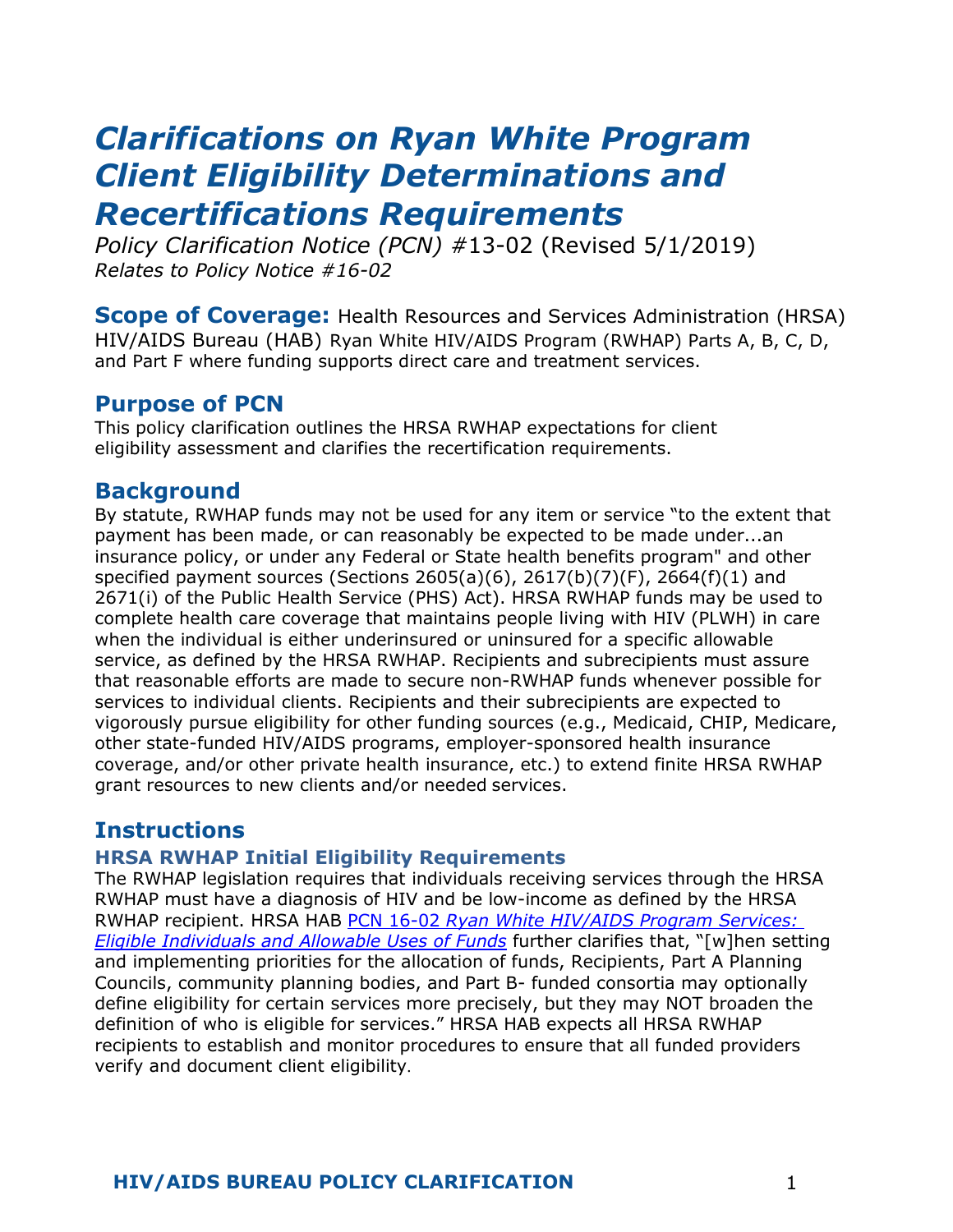#### **Client Eligibility Recertification**

To maintain eligibility for HRSA RWHAP services, clients must be recertified at least every six months. The primary purposes of the recertification process are to ensure that an individual's residency, income, and insurance statuses continue to meet the recipient eligibility requirements and to verify that the HRSA RWHAP is the payor of last resort. The recertification process includes checking for the availability of all other third party payers. Recipients have flexibility with regard to timing and process, especially in consideration of health care coverage enrollment periods, but all recipients across all Parts must engage in eligibility determination and recertification.

It is the expectation of HRSA HAB that at least once a year, after an initial eligibility determination (whether defined as a 12-month period or calendar year), the recertification procedures include the collection of more in-depth supporting documentation, similar to that collected at the initial eligibility determination.

HRSA HAB provides the following clarifications on HRSA RWHAP recertification processes expectations:

- Unless otherwise required by State statute, regulations, or policy:
	- o Re-verification of HIV diagnosis is not required;
	- $\circ$  Current CD4/viral load documentation is not required by HRSA HAB for initial eligibility determination or recertifications, although recipients may choose to collect this for quality management purposes or HRSA HAB reporting purposes;
	- o Recipients may accept post office boxes as an address, as long as there is another means to verify the address such as a current utility bill or a case manager's verification letter;
	- $\circ$  At one of the two required recertifications during a year, recipients may accept client self-attestation for verifying that an individual's income, residency, and insurance status complies with the recipient eligibility requirements. Appropriate documentation is required for changes in eligibility status and at least once a year (whether defined as a 12-month period or calendar year).
- HRSA RWHAP recipients may utilize recertification data-sharing agreements with other recipients and/or subrecipients in order to reduce burden on recipients, subrecipients, and clients.
- If a HRSA RWHAP Part B recipient has developed a multi-tiered and continuous residency, insurance, and income verification review process, that state verification process may satisfy the HRSA RWHAP recertification requirement, so that HRSA RWHAP Part B recipients do not have to conduct a separate HRSA RWHAP six month recertification process. However, the HRSA RWHAP Part B verification processes and supporting documentation must be consistently applied to each individual and available for review either in hard copy or electronically. HRSA HAB will consider requests to approve these review processes as the HRSA RWHAP six month recertification process on a case-by-case basis and will document approval as appropriate in the

## **HIV/AIDS BUREAU POLICY CLARIFICATION** 2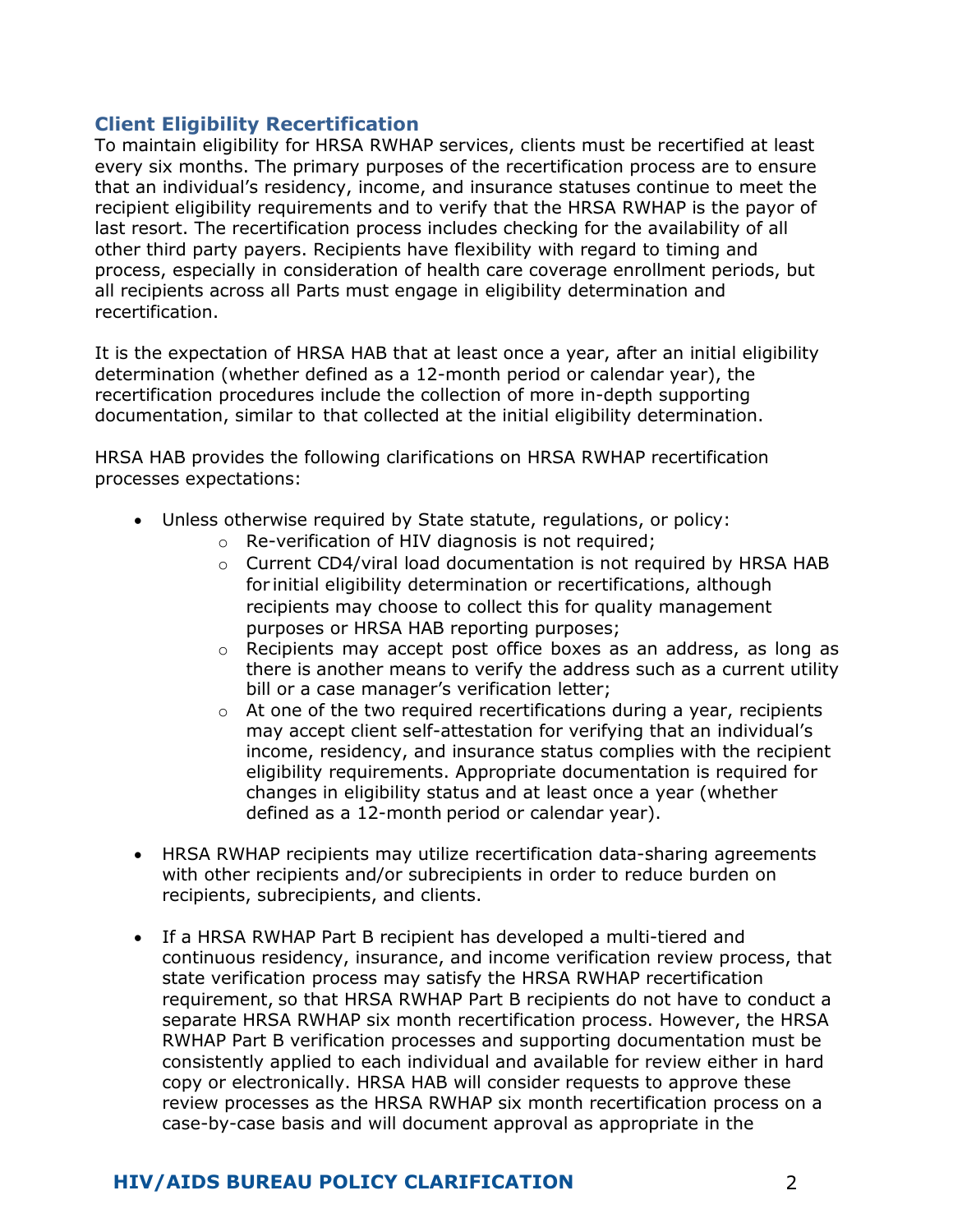Electronic Handbook.

• HRSA RWHAP Part C, Part D and Part F recipients where funding supports direct care and treatment services are encouraged to coordinate and streamline eligibility systems and processes with HRSA RWHAP Part A and Part B recipients.

## **Rapid Eligibility Determinations**

For both initial/annual and six-month recertification procedures, eligibility determinations may be performed simultaneously with testing and treatment. Recipients and subrecipients assume the risk of recouping any HRSA RWHAP funds utilized for clients ultimately determined to be ineligible, and instead charge an alternate payment source, or otherwise ensure that funds are returned to the HRSA RWHAP program.

| Eligibility<br>Requirement | <b>Initial Eligibility</b><br><b>Determination &amp; Once a</b><br>Year/12 Month Period<br><b>Recertification</b>     | <b>Recertification (minimum</b><br>of every six months)                                                                                                                                                                                  |
|----------------------------|-----------------------------------------------------------------------------------------------------------------------|------------------------------------------------------------------------------------------------------------------------------------------------------------------------------------------------------------------------------------------|
| <b>HIV Status</b>          | Documentation required for<br>Initial Eligibility<br>Determination<br>Documentation is not<br>required for the once a | No documentation required                                                                                                                                                                                                                |
|                            | year/12 month period<br>Recertification                                                                               |                                                                                                                                                                                                                                          |
| <b>Income</b>              | Documentation required                                                                                                | Recipient may choose to<br>require a full application and<br>associated documentation<br>or<br>Self-attestation of no change<br>Self-attestation of change -<br>grantee must require<br>documentation of change<br>in eligibility status |
| <b>Residency</b>           | Documentation required                                                                                                | Recipient may choose to<br>require a full application and<br>associated documentation<br>or<br>Self-attestation of no change<br>Self-attestation of change -                                                                             |

#### **REQUIRED DOCUMENTATION TABLE**